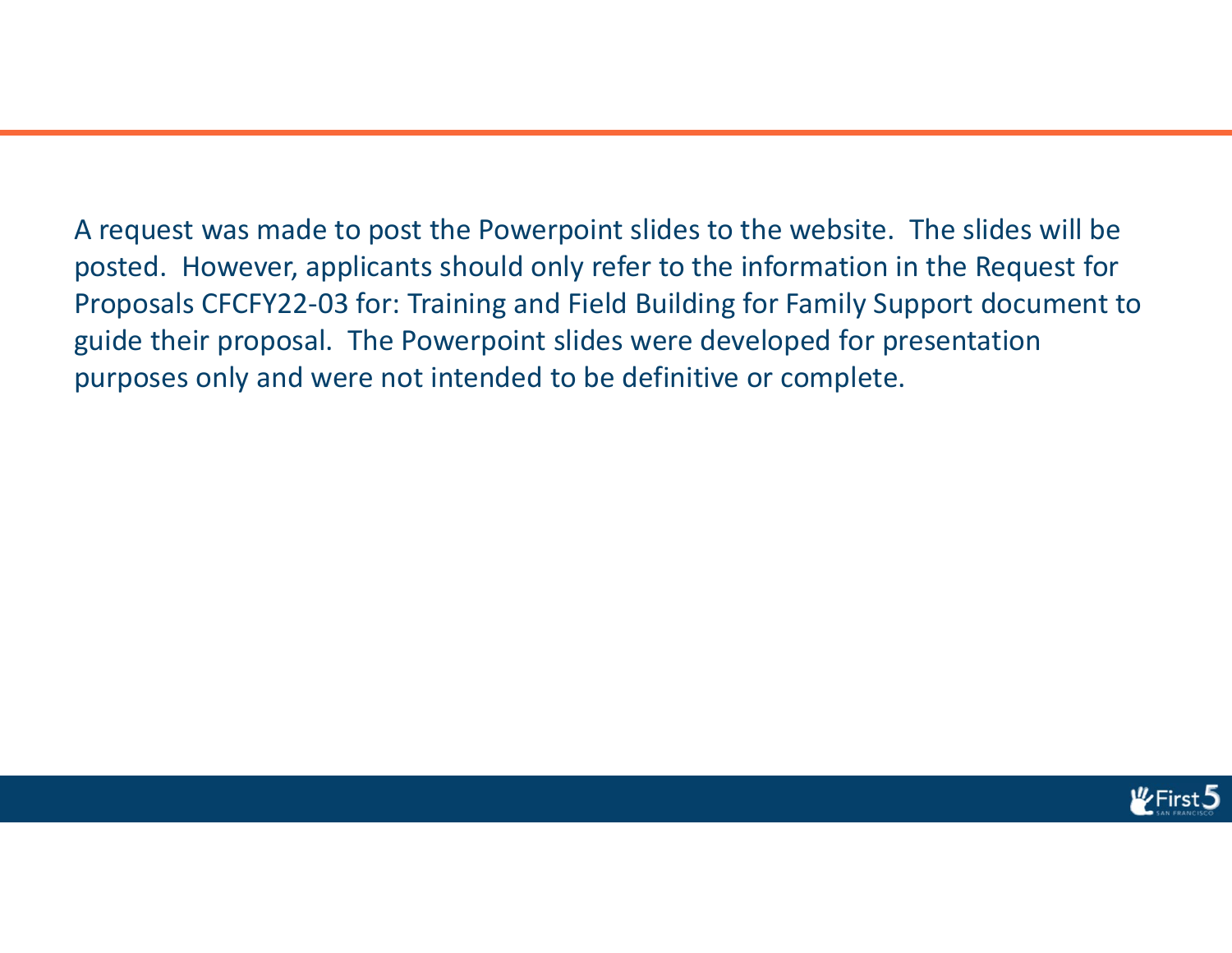

RFQ 2022‐03 **Training and Field Building for Family Support** February 23, 2022 via Zoom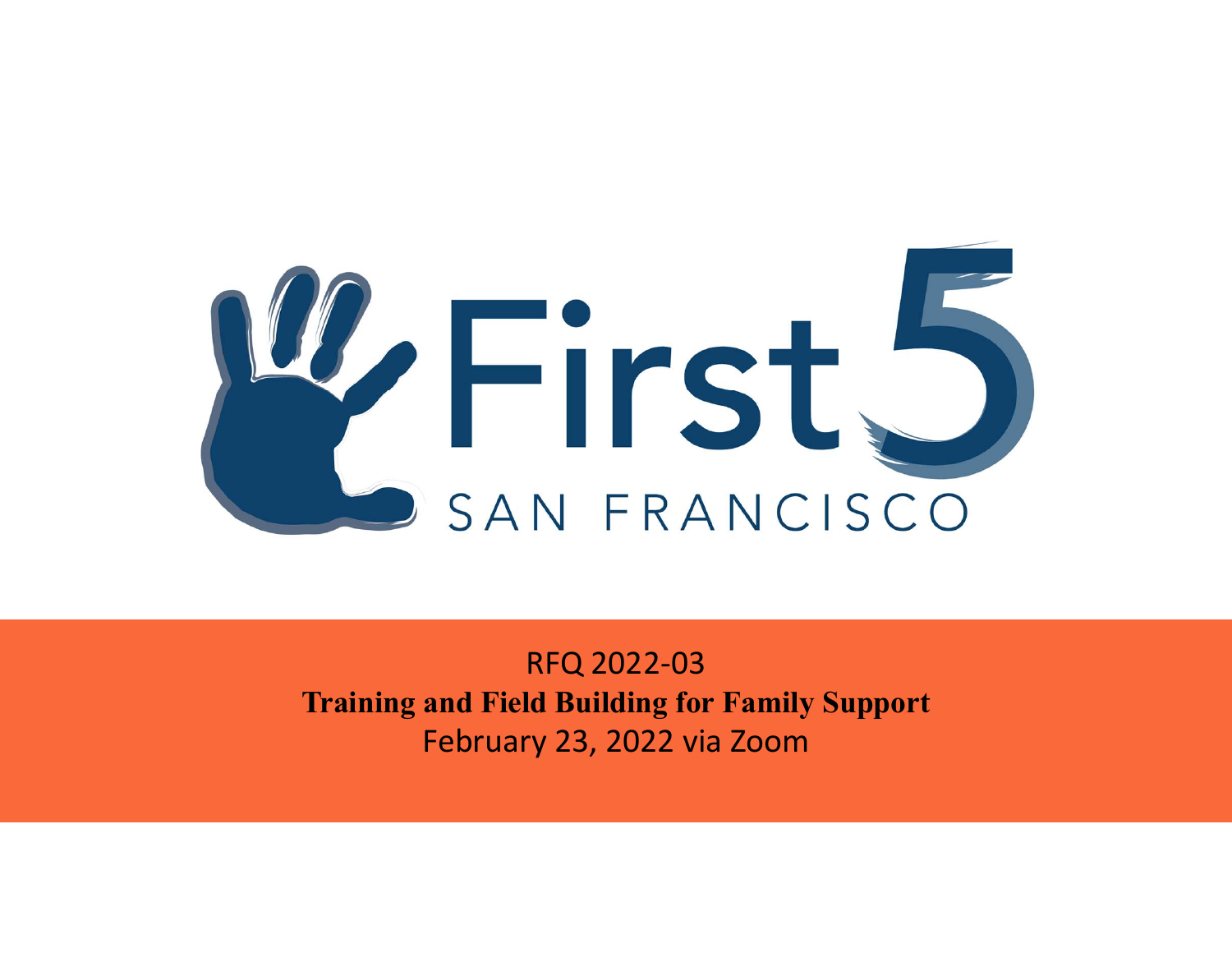# Welcome

# Please introduce yourself and your agency: Type Name and Agency in Chat to Sign‐in

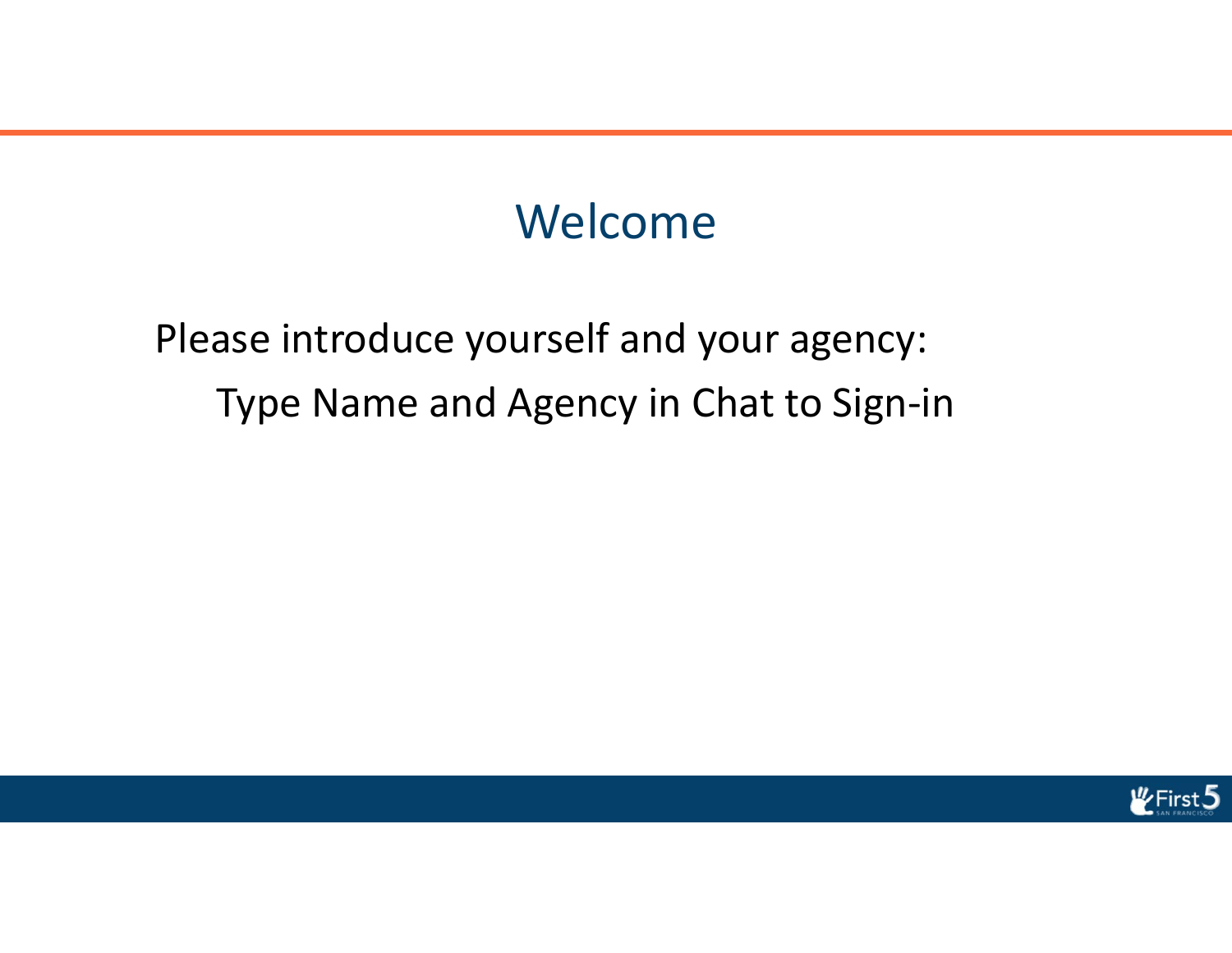### Background

Starting in 2005, First 5 San Francisco matched funding for direct family support services with funding to support the quality implementation of direct family support services.

These efforts have led to the development of standards of quality for family support practice, certificates for quality case management and family economic success practice, inter‐agency field building and offerings of trainings and technical assistance as requested by the family support field.

This RFP is meant to continue these past efforts to support staff to build the quality of the connections to resources and engagement with families. It continues funders' priority of quality implementation for activities they fund.

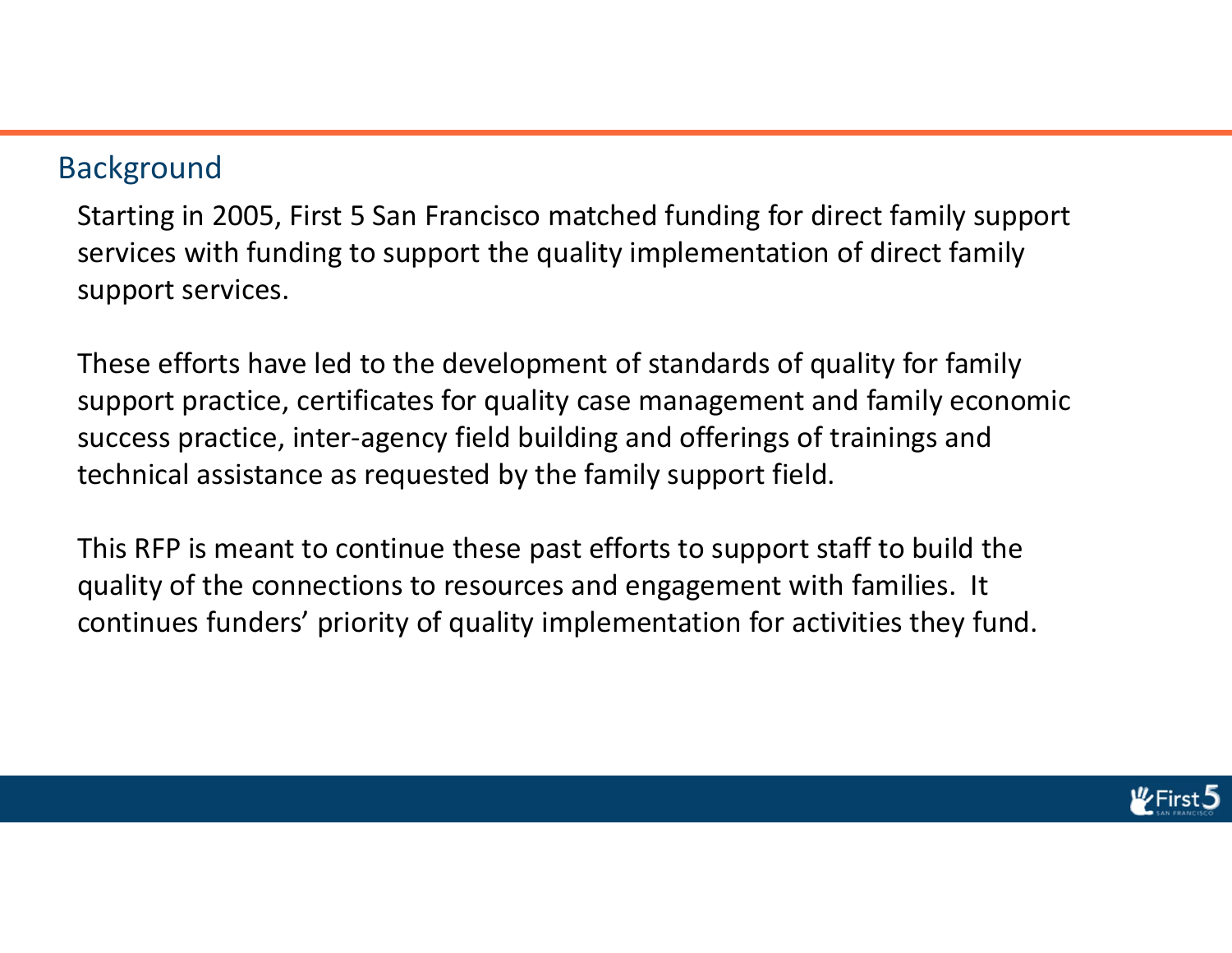### Grant Expectations and Outcomes

 $\frac{1}{2}$  Grants are expected to be able to achieve measurable impacts to support: Goal:

Family support programs and systems improve families' ability to support children's life‐long success

#### **Outcomes**

Family resource system staff has skills and knowledge to deliver high quality service to children and families

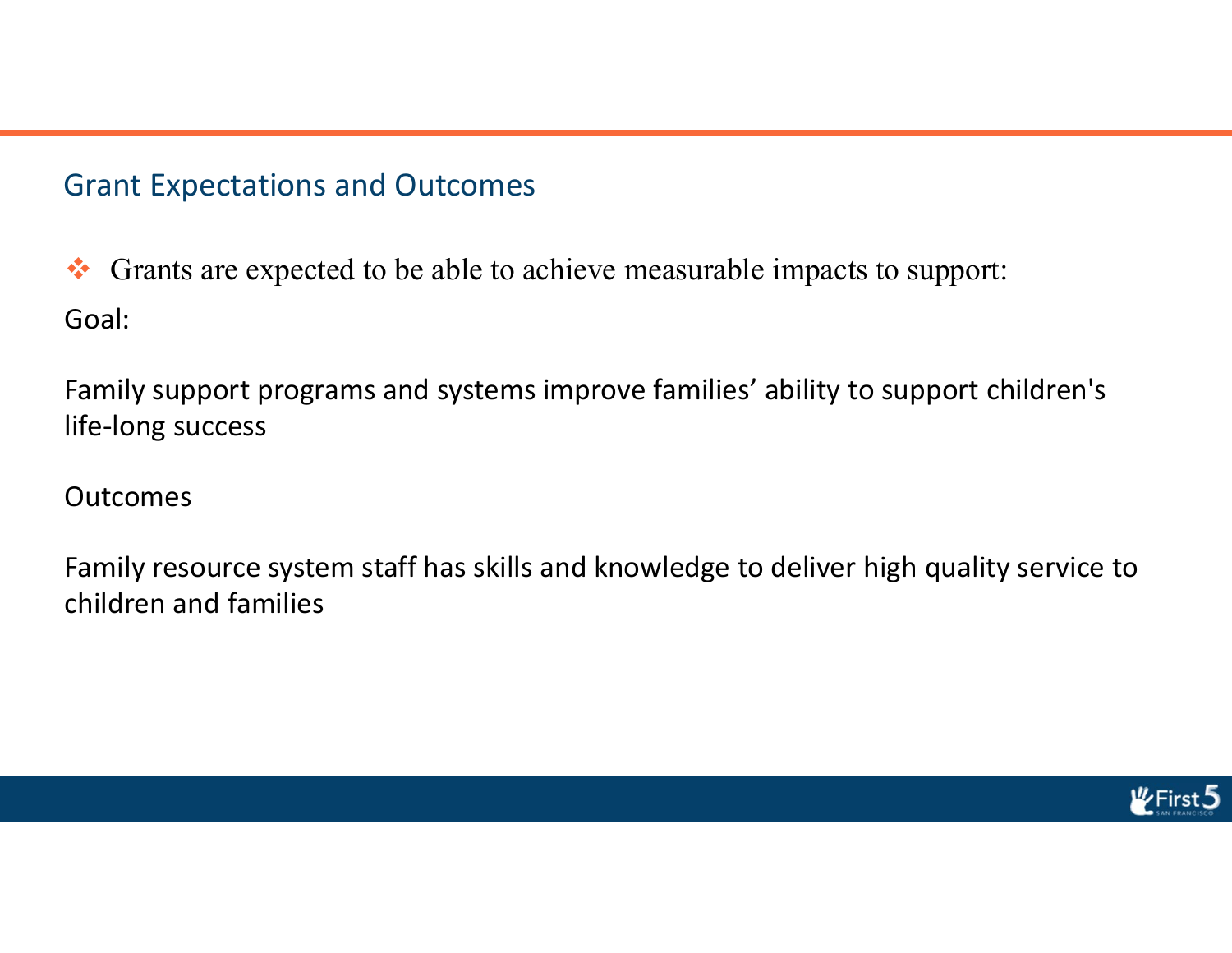### **Training and Technical Assistance**

Grantee will facilitate a standard of quality practice in the field of family support through training and technical assistance based on evidence based practice and field priorities. This may include:

- Ensure staff have awareness of basic needs support resources and how to access them
- Case management practice basic skills
- $\sum_{i=1}^{n}$ Theoretical background to family support practice
- Principles of Family Support and their application for program development and serving families
- Impact of institutional and structural racism on families, family engagement and service deliviery

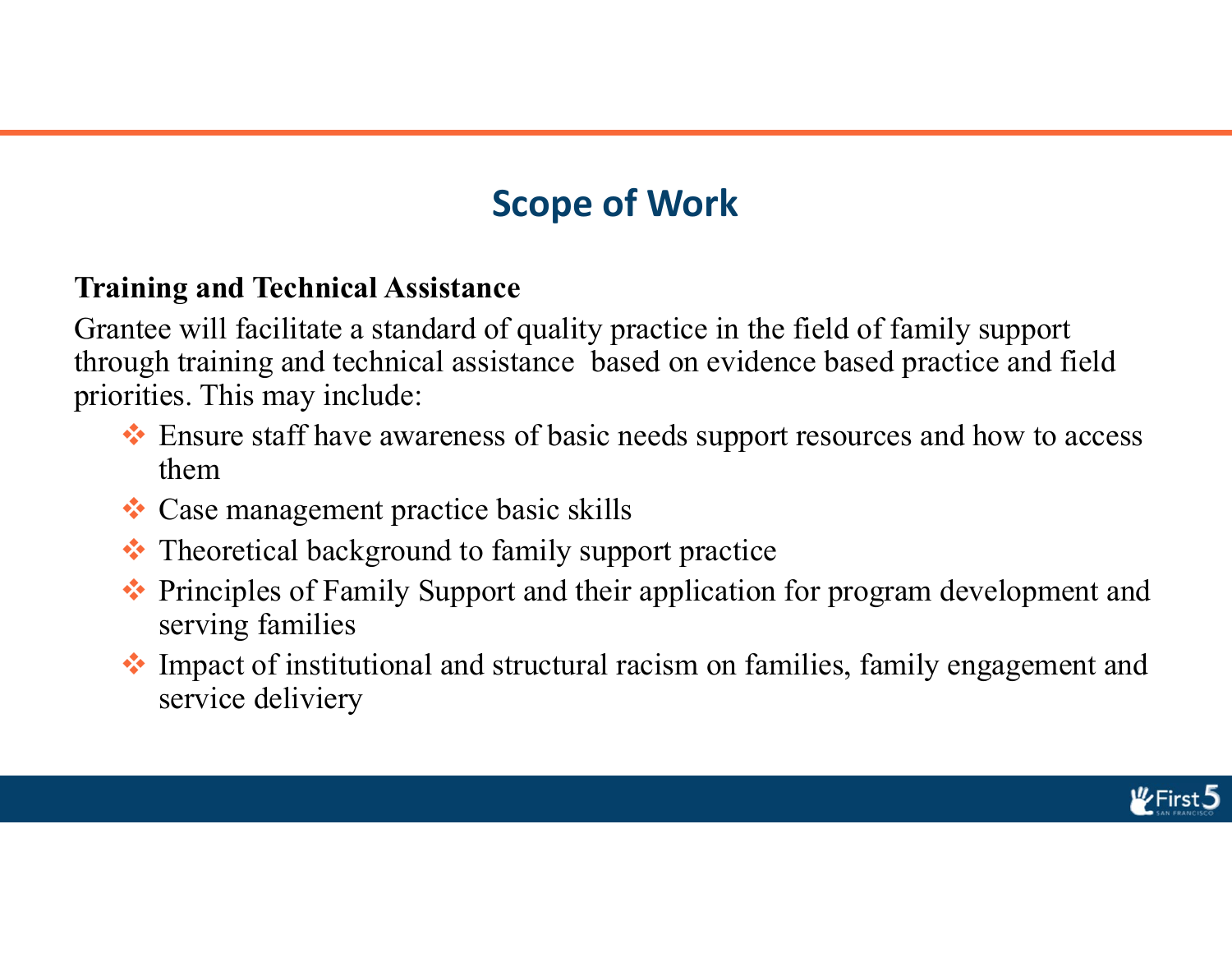## **Network Development and Field Building**

Grantee will work to strengthen relationships and collaboration among and between individual service agencies. This should include:

- For operational direct line staff opportunities for networking and field building to build awareness of the range of services and resources available to assist families and development of inter-agency referral relationships.
- $\bullet$  For leadership and executive staff Enhanced relationships among leadership and executive staff should enhance inter-agency coordination and collaboration for the system of care supporting families. Interactions should support development of shared understandings of families' needs and the resource/service gaps families face.

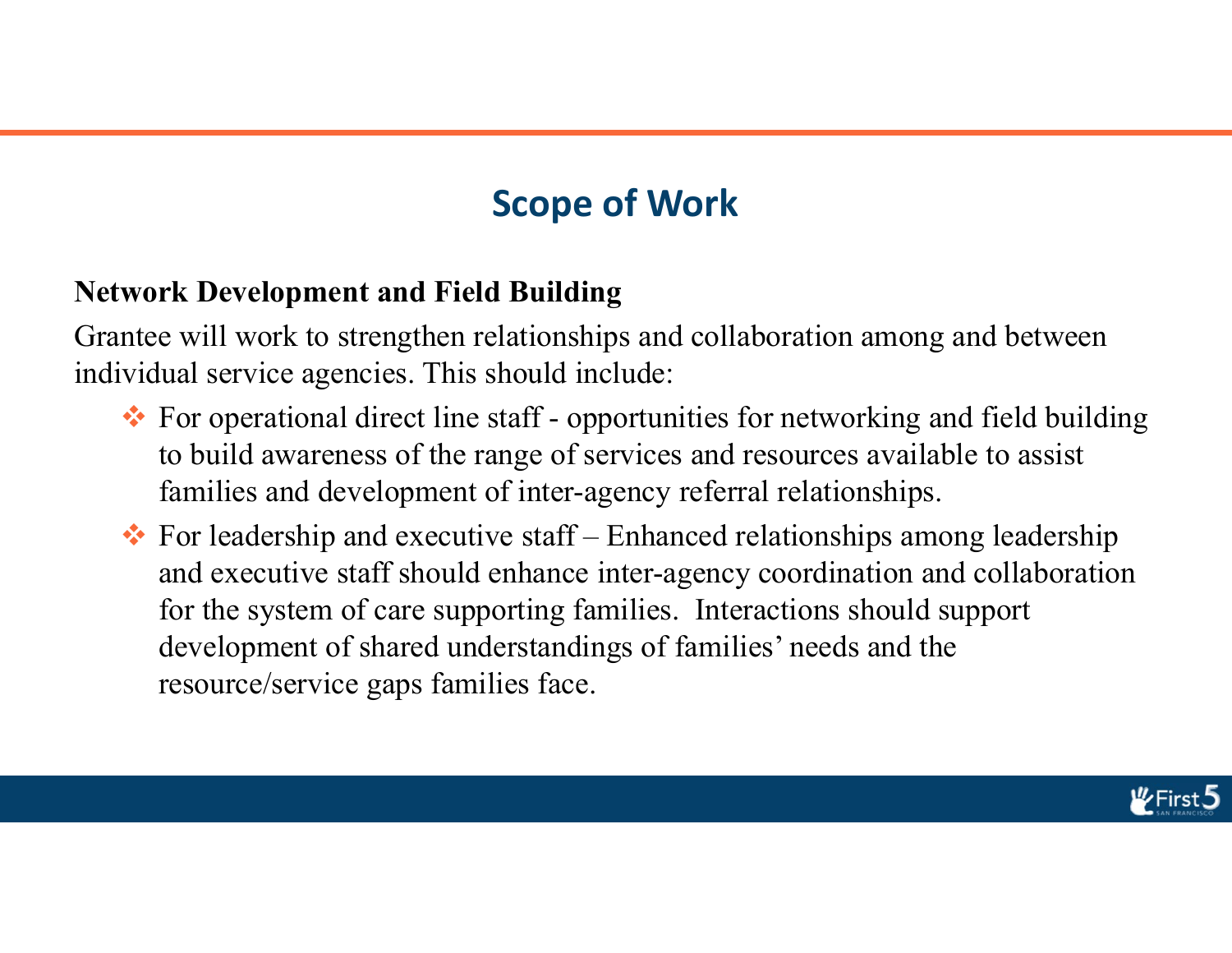### **Planning, Policy and Sustainability**

Training, technical assistance, networking and field-building activities naturally lend themselves to enhancing systems and conditional changes for families and family support programs. A collective voice for the field can be developed and enhanced through each of the above components to support continuous quality improvement, elevate issues and priorities, inform policy and resource allocation, and ensure visibility and sustainability of the family support field at local, state and even national levels.

Grantee agency should seek to leverage grant funds with additional funding sought through its own efforts.

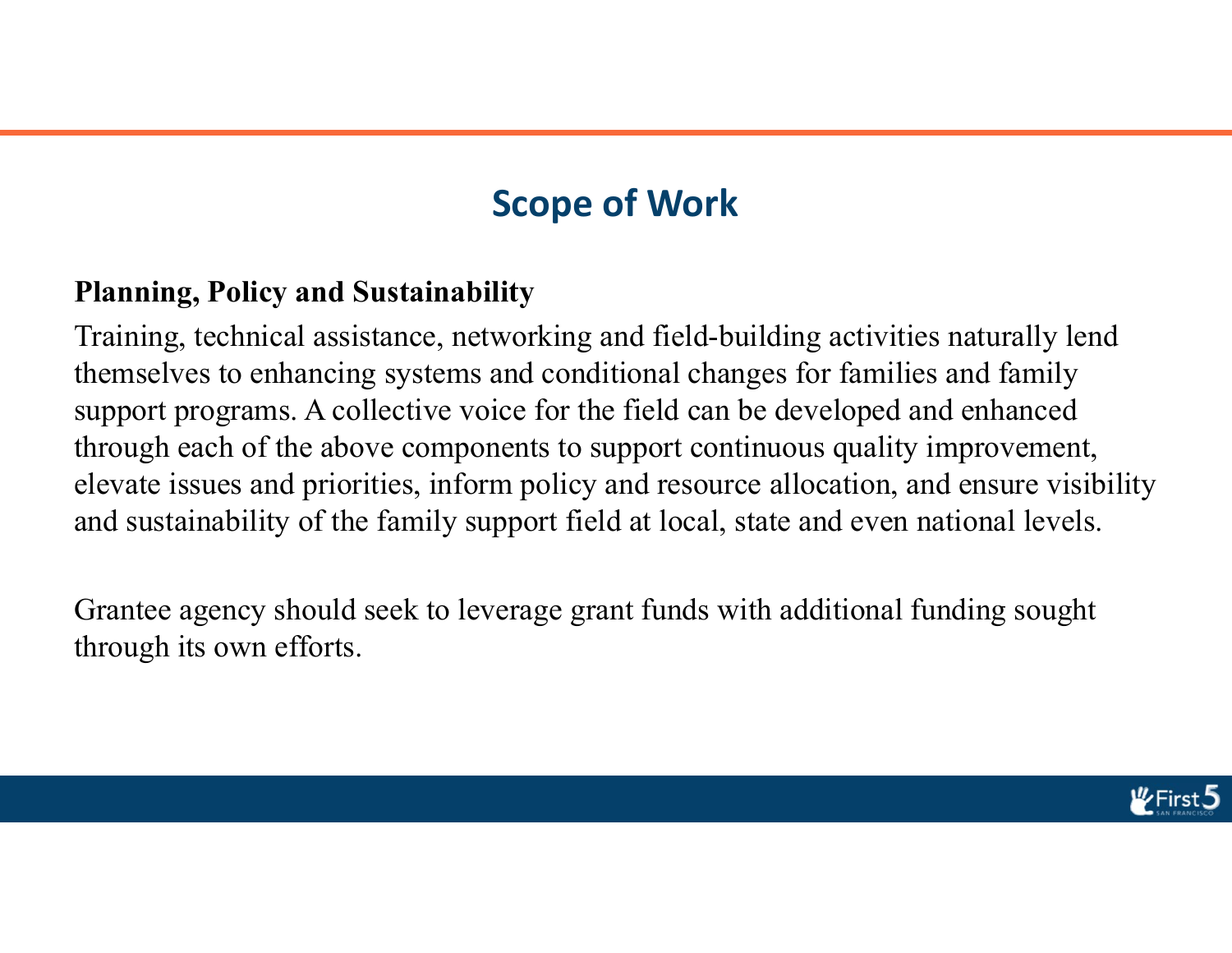#### **Governance**

The structure and membership of the governance structure should be reflective of the family service field of San Francisco. The governing body should meet with sufficient frequency to assess areas for prioritization and direction for training and technical assistance and network and field development activities. Substitution of a single nonprofit board of directors would not be sufficient input for field representation for this project.

The selected entity will be asked in their application, to present a plan and proposed structure for balancing the above activities across the broader family support field of San Francisco, as well as to participants in large city-funded initiatives such as the Family Resource Center Initiative.

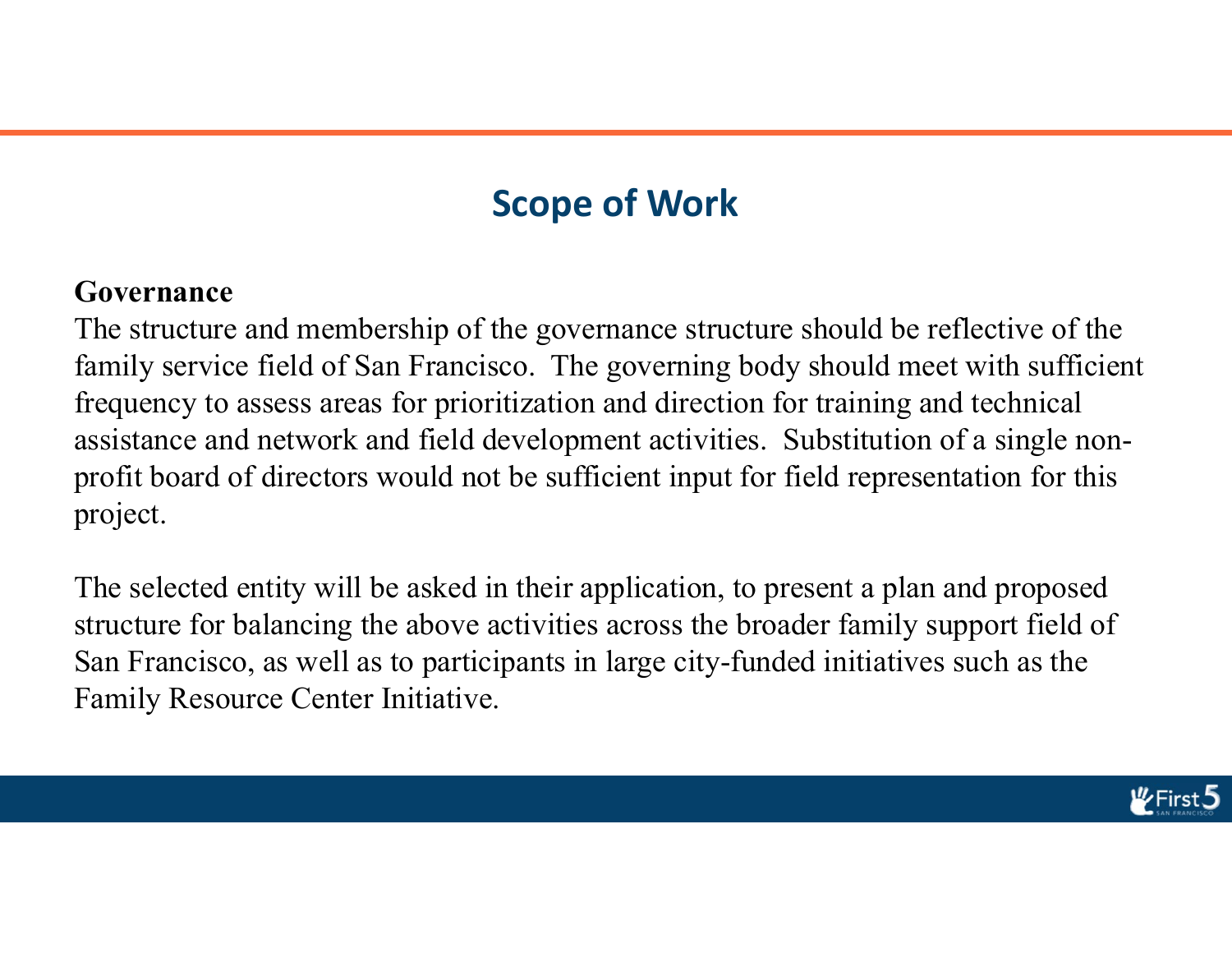# Funds Available

 $\cdot \cdot$  The funds available are up to \$325,000 per year for an initial grant term of July 1, 2022 – June 30, 2024.

- – Grant scope of work and funds available reviewed each year as training and technical assistance strategies for DEC are developing and evolving.
- – Grant award after first year may be adjusted upward or downward to align with re-design and alteration to scope of work or the project may be ended.
- – Subsequent to June 2024, grant may be renewed for up to an additional three years on a year by year basis
- Offer to renew grant at sole discretion of funding agencies.
- 参 First 5 San Francisco estimates a single grant will be awarded.

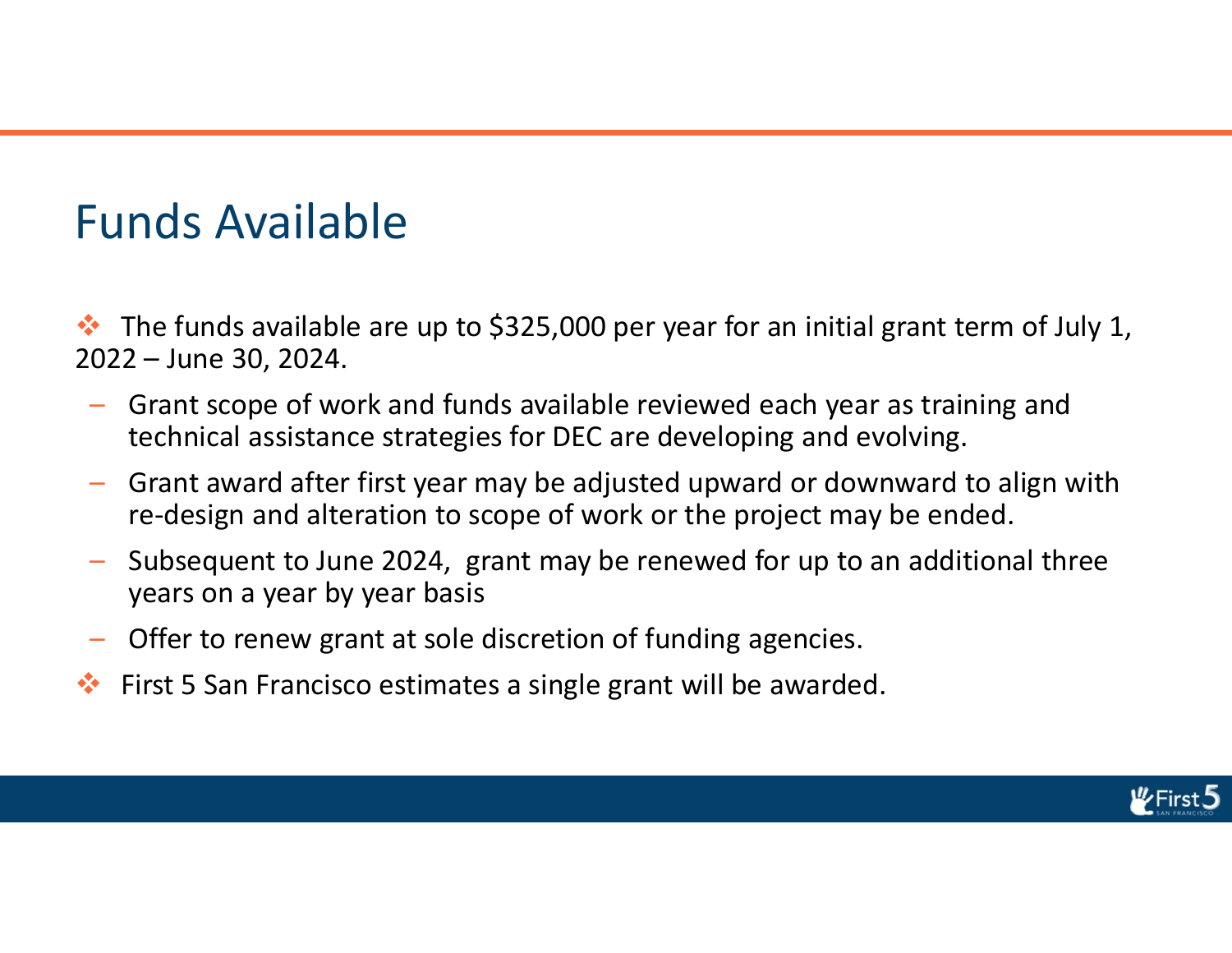#### Application & Timeline

| <b>RFQ issue date:</b>                         | <b>February 1, 2022</b>      |
|------------------------------------------------|------------------------------|
| <b>Non-mandatory bidders' conference date:</b> | February 23, 2022 at 10 a.m. |
| <b>Mandatory letter of intent due:</b>         | March 2, 2022                |
| <b>Proposal due date:</b>                      | April 6, 2022 at 5 p.m.      |

Only refer to RFP document and updates at First5sf.org for specific details

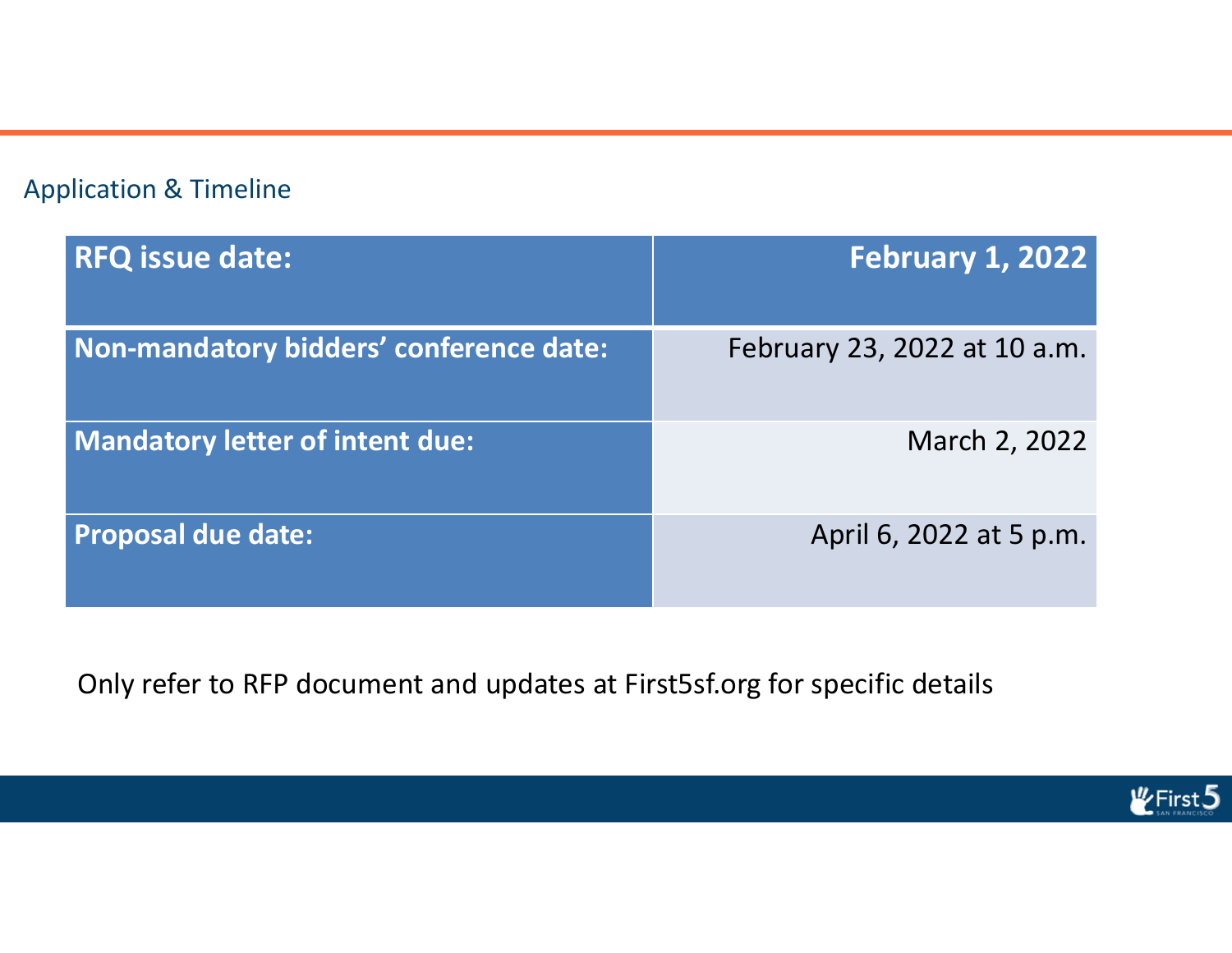# Good Luck!!!